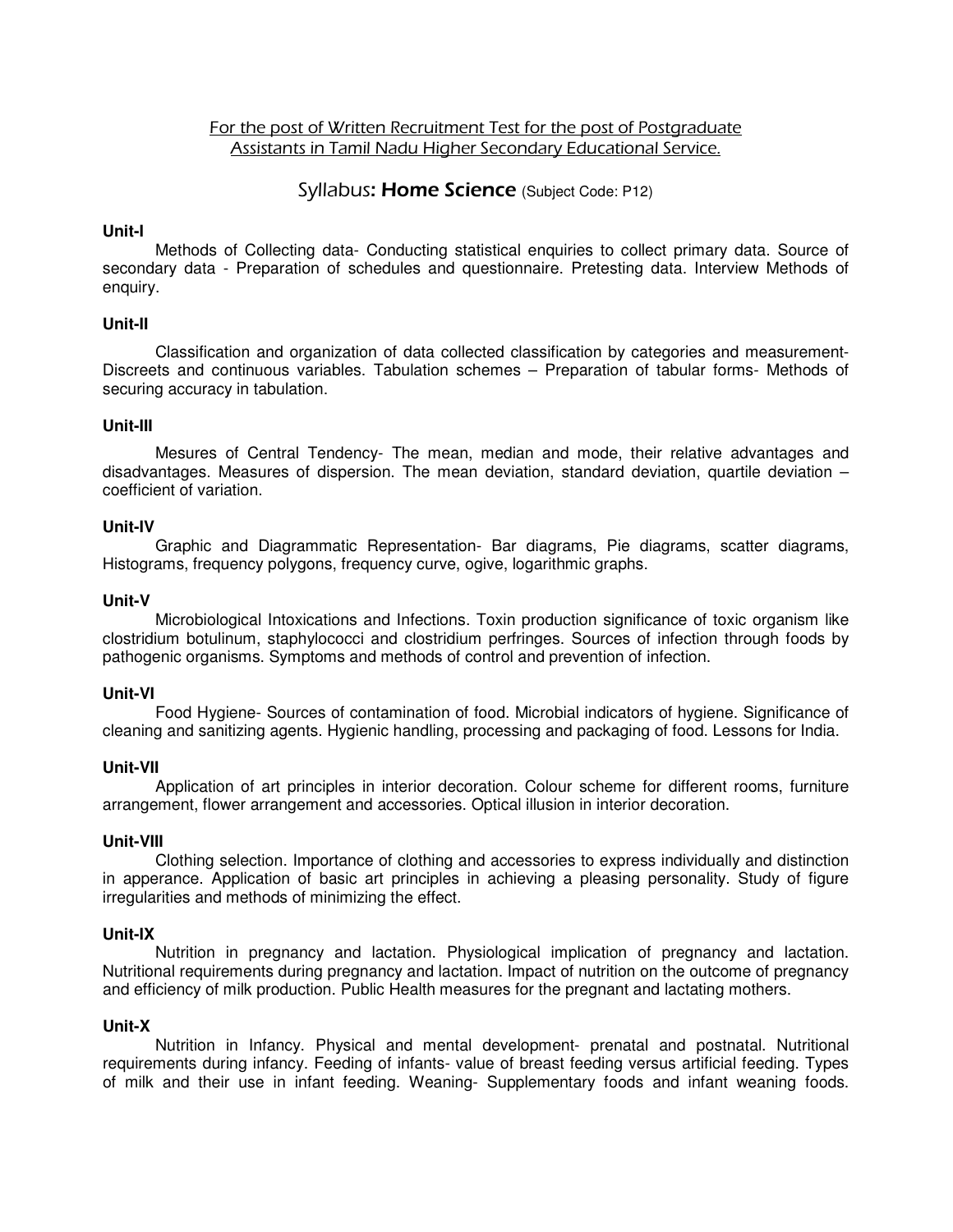Nutritional disorders infancy. Common diseases in infancy. Feeding the sick child. Immunisation schedule.

# **Unit-XI MANAGEMENT AS A SYSTEM**

 Definition of system components of Management system-Input, throughput, output and feedback. Characteristics of system. Factors influencing managment

# **Unit-XII TIME AND ENERGY MANAGEMENT**

 Factors affecting use of time. Tools in time management. Effective use of body- body mechanics in energy management.

 Types and causes of fatigue work simplification- techniques and principles- Ideas for simplifying work tasks.

# **Unit-XIII Financial Management**

 Values and goals in financial management. Income- Types of income- Expenditure budgeting. Savings- types and institutions. Use of credits. Records in maintaining accounts.

## **Unit-XIV Communication**

 Meaning and importance of communication. Communication and social changes. Communication process. Factors affecting communications. Barriers in communication. Growing popularity of mass media communication. Recent trends in communication media.

## **Unit-XV Food Science**

 Changes in food due to cooking, physical and physic –chemical changes in foods in relation to cookery, gel formation, denaturation of protein. Properties of Colloids, emulsion. Stabilisers and browning reactions.

### **Unit-XVI Dietetics**

 Theraputic adaptation of normal diet, calculation and Planning of normal diet. Modification of diets in relation of gastro intestinal disorders including those of the liver. Cardiovascular conditions and renal disorders.

# **Unit-XVII Nutrition needs**

 Preschool age, school age, adolescence, adult and old age, Growth and development during preschool and schoolage. Changes of growth during adolescence. Prevalence of malnutrition in children and adolescents. Supplementary foods- Feeding programmes.

## **Unit-XVIII Community Nutrition**

 Assessment of nutritional status- Need for assessment methods, anthropometry, clinical assessment, food weighment and biological analysis.

 Organisation working for nutritional improvement Indian Council of Agricultural Research, Indian Council of Medical Research, State Nutrition Councils and Bureaus, Extension programmes. The Applied Nutrition Programme, ICDS, SNP etc., Central Food Technological Research Institute, Voluntary Bodies, special programmes such and Nutrition Noon Meal Scheme. Midday Meal programmes International Organisations such as FAO, WHO, UNICEF, CARE, AFPRO, CWS, CRS, IBP, World Bank and others.

# **Unit-XIX Textile Design**

 Printing and dyeing. Different methods of hand printing- Block printing, Resist printing methods-Stenciling, tie and dye, screen printing and bathik.